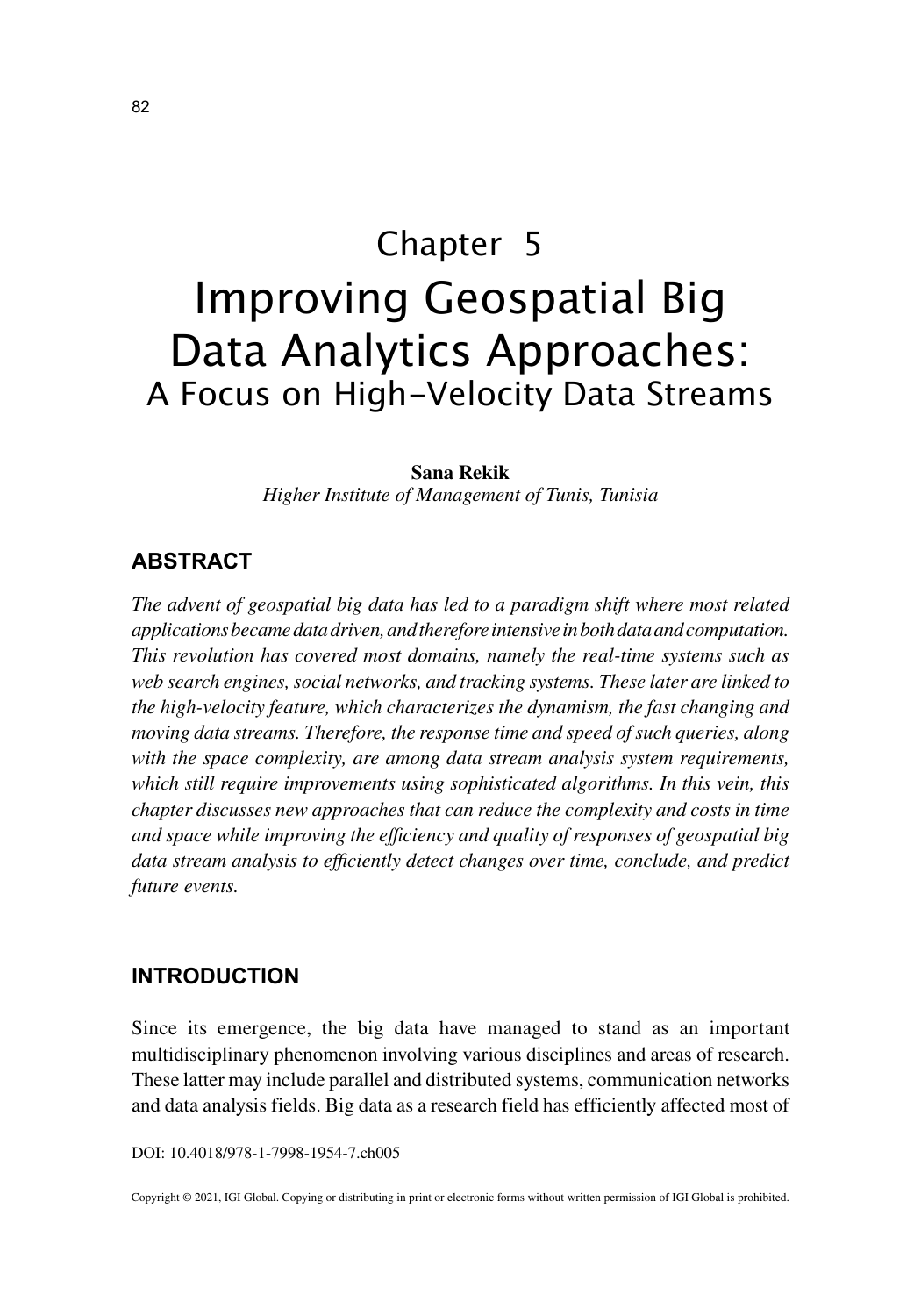#### *Improving Geospatial Big Data Analytics Approaches*

existing domains including health, industry, environment and transportation (Lytras, 2017). Big data is defined as a massive amount (volume) of data that exceeds the limit of traditional storage powers. However, professionally, it is defined through a set of relevant characteristics named the Big data Vs, where the volume is just one of those features. These Vs define a Big data model that ranges from 3Vs to 7Vs (Uddin, 2014). Recently, the range has extended to reach 10Vs models (Khan, 2018). These Vs are respectively, the Volume of data, the Velocity that defines the high speed of data production and generation, the Variety that defines the heterogeneity of data, Value that refers the usefulness of the data, and the Veracity which refers to the quality of data (Storey, 2017). Equally, the other Vs are, Viability, Validity, Variability, Volatility, Viscosity, which are more explained in (Khan, 2018).

Due to its variety Big data includes different types of data, the Geospatial (geo) is an important one of them that often refers to geographical location. Apart the use of traditional capture tools, this geospatial data can be generated using geo-located sensors, Internet of Things objects, tracking systems and volunteered geographic information (VGI) sources such as social networks (Li, 2016). Geospatial data is applied in most of all applications as supply chain management (Irizarry, 2013), traffic and health monitoring services (Griffin, 2015). This has led to the appearance of a specific sub-domain; Geospatial big data. This later has demonstrated significant support for real-time systems through the application of several analytics approaches (Lee, 2015). Thus, researchers have opened new opportunities and focus to further leverage geospatial Big data in such context. On the other hand, given the complexity of geospatial data, related operations are becoming more and more complex and costly. Therefore, traditional geospatial tools, whether for storage, processing, analyzing, or visualization, have reached their limits facing these constraints (Robinson, 2017). Consequently, an emerging need has occurred to migrate to new geospatial big data tools and techniques.

Data-intensive applications have emerged last years and frequently appeared in various fields given the wide availability of data and also calculation techniques (Chen, 2014). This evolution required the study of the different challenges of these applications and generally of the big data phenomenon.

As already mentioned, high-velocity is among the geospatial Big data characteristics (Vs). This latter is a significant factor for stream-based applications, which requires real time responses and therefore a low latency for data stream processing and analysis. Therefore, processing real time data have more requirements than other, given that the time constraint and the speed of the response represent an important priority in such real-time applications. Therefore, such streams which data change frequently over time require sophisticated algorithms to identify these changes. In this context, researches have to be directed toward applying new thinking strategies and methods to cope with scaling problems. This principally aims to find a compromise without